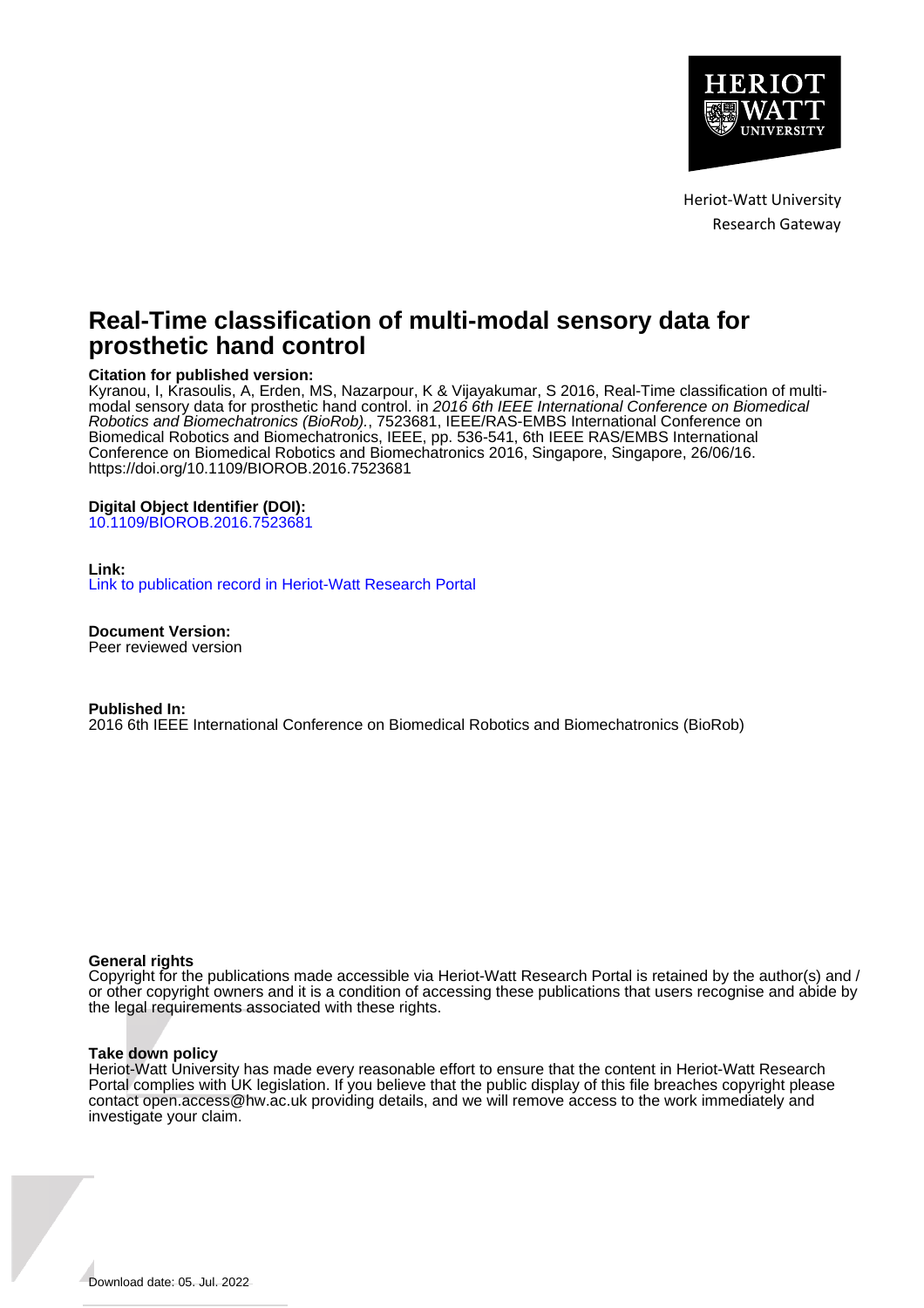# **Real-Time Classification of Multi-Modal Sensory Data for Prosthetic Hand Control**

Iris Kyranou, Agamemnon Krasoulis, Mustafa Suphi Erden, Kianoush Nazarpour, Sethu Vijayakumar

*Abstract***— Recent work on myoelectric prosthetic control has shown that the incorporation of accelerometry information along with surface electromyography (sEMG) has the potential of improving the performance and robustness of a prosthetic device by increasing the classification accuracy. In this study, we investigated whether myoelectric control could further benefit from the use of additional sensory modalities such as gyroscopes and magnetometers. We trained a multi-class linear discriminant analysis (LDA) classifier to discriminate between six hand grip patterns and used predictions to control a robotic prosthetic hand in real-time. We recorded initial training data by using a total number of 12 sEMG sensors, each of which integrated a 9 degree-of-freedom inertial measurement unit (IMU). For classification, four different decoding schemes were used; 1) sEMG and IMU from all sensors 2) sEMG from all sensors, 3) IMU from all sensors and, finally, 4) sEMG and IMU from a nearly optimal subset of sensors. These schemes were evaluated based on offline classification accuracy on the training data, as well as with task-related metrics such as completion rates and times for a pick-and-place real-time experiment. We found that the classifier trained with all the sensory modalities and sensors (condition 1) attained the best decoding performance by achieving a 90.4% completion rate with an average completion time of 41.9 sec in real-time experiments. We also found that classifiers incorporating sEMG and IMU information outperformed on average the ones that only used sEMG signals, even when the amount of sensors used was less than half in the former case. These results suggest that using extra modalities along with sEMG might be more beneficial than including additional sEMG sensors.**

#### I. INTRODUCTION

The majority of state-of-the-art robotic prosthetic hands are controlled by using surface electromyography (sEMG), that is electrical activity recorded non-invasively on the skin

\* This work has been supported by EPSRC grants EP/F500385/1, EP/M025594/1, and BB/F529254/1. This work has been performed at Heriot Watt University and the University of Edinburgh under the program of Centre for Doctoral Training for Robotics and Autonomous Systems

I. Kyranou is with the Edinburgh Centre of Robotics, Heriot-Watt University, UK (e-mail: ik5@hw.ac.uk)

A. Krasoulis is with the Institute for Adaptive and Neural Computation and the Institute of Perception, Action and Behaviour, School of Informatics, University of Edinburgh, UK (e-mail: a.krasoulis@sms.ed.ac.uk)

M.S.Erden is with the School of Engineering and Physical Sciences, Heriot-Watt University, UK (e-mail: m.s.erden@hw.ac.uk)

K. Nazarpour is with the School of Electrical and Electronic Engineering, Newcastle University, UK (e-mail: kianoush.nazarpour@ncl.ac.uk)

S. Vijayakumar is with the Institute of Perception, Action and Behaviour, School of Informatics, University of Edinburgh, UK (e-mail: sethu.vijayakumar@ed.ac.uk)

surface, which when pre-processed can be utilized to command the prosthetic hand [1,2].Currently, amputees using prosthetic hands are trained to memorize and execute specific motion sequences which are then mapped to pre-defined grasp types. These correspond to a general family of human hand formations that we naturally employ whilst approaching to grasp an object. Different approaches have been proposed in the literature for grasp categorization, mainly based on observations of the way humans naturally grasp objects [3,4]. Research has identified the most commonly used grasp types [5], as well as hand synergy models that are deployed for performing grasps [6]. This information has been used to successfully control under-actuated prosthetic hands such as the Touch Bionics i-Limb<sup>1</sup>, Bebionic<sup>2</sup>, Vincent hand<sup>3</sup>, and Ottobock Michelangelo<sup>4</sup> in a natural looking way.

Commercial prosthetic devices mostly employ on-off control strategies. Although such methods are computationally simple and perform robustly, they dramatically increase the mental effort required by the user. Furthermore, the number of different grasps that can be executed by the prosthesis is limited by the users' ability to memorize and perform the distinct motions required. Machine learning techniques have been used to analyze and map recorded sEMG activity to grasp types in a more intuitive way. A variety of classifiers have been evaluated in the literature with promising performance, often achieving offline classification accuracy higher than 97% [7-13]. Recently, pattern recognition has been employed in a commercial myoelectric control application<sup>5</sup> allowing the decoding of wrist pronation/supination, wrist flexion/extension and hand opening/close in real-time.

A limiting factor of pattern recognition-based myoelectric control is the lack of stability and predictability of the prosthesis performance. Biddiss et al. [14] investigated the reasons of abandonment of the use of upper-extremity prostheses, including myoelectric controlled ones, and reported that 88% of patients chose to stop using prosthetic hands because they found them "too tiring and difficult to use". Therefore, to incorporate classification methods in prosthetic hand control, prostheses have to perform robustly and predictably.

One way of achieving more robust pattern recognitionbased control is by improving the decoder's classification accuracy. Recently, the impact of incorporating additional sensor signals in the decoding process other than sEMG has been investigated in terms of classification accuracy.

<sup>1</sup> http://www.touchbionics.com

<sup>&</sup>lt;sup>2</sup> http://bebionic.com/the hand

<sup>3</sup> http://vincentsystems.de/en

<sup>4</sup> [http://www.living-with-michelangelo.com/gb/home](http://www.living-with-michelangelo.com/gb/home/)

<sup>5</sup> https://www.coaptengineering.com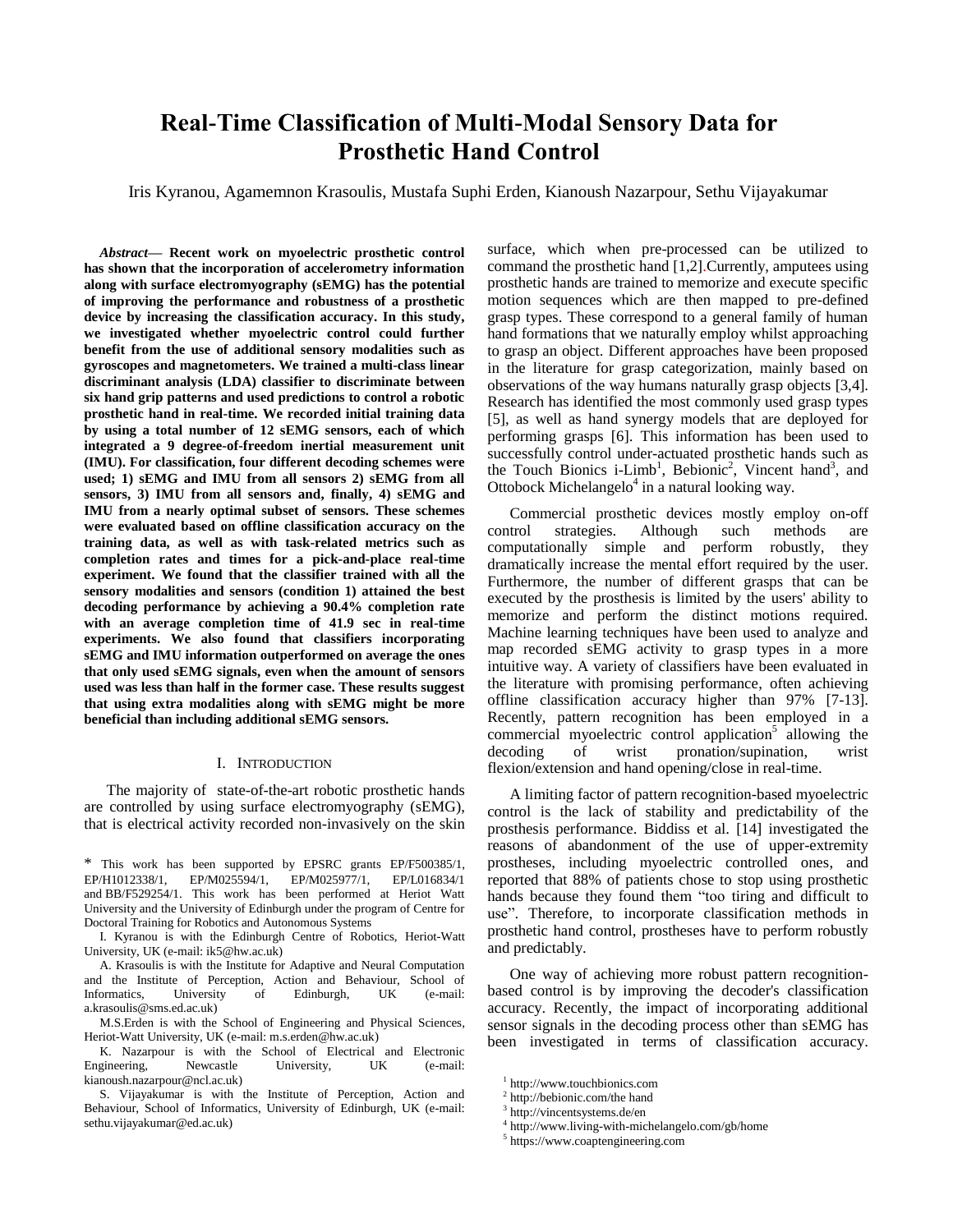

<span id="page-2-0"></span>Fig. 1. Pipeline for data recording and pre-processing, grasp classification and control of the prosthetic hand.

Gijsberts et al. [15] and Fougner et al. [16] have observed higher offline classification performance when acceleration information measured on the users' forearm was taken into consideration. Based on that evidence, Fougner et al. suggested that in any two-site EMG system it is preferable to add an accelerometer affixed to the forearm, rather than including a third electrode. These findings naturally raise the question of whether the use of additional sensory information, such as angular velocity and orientation could further enhance the performance of pattern recognition-based myoelectric control. To the best of our knowledge gyroscopes and magnetometers have not been previously used in the context of upper extremity myoelectric control. Moreover, the previously mentioned studies [15,16] performed only an offline analysis, rendering essential the investigation whether the inclusion of extra sensory modalities can prove beneficial for myoelectric control during *online experiments*.

In this study, we simultaneously record sEMG activity along with acceleration, rotational velocity and orientation by using inertial measurement unit (IMU) sensors. Each IMU sensor integrates a three-dimensional (3D) accelerometer, a 3D gyroscope and a 3D magnetometer measuring acceleration, angular velocity and orientation, respectively. We compared the performance of a multiclass linear discriminant analysis (LDA) classifier using solely sEMG activity, IMU information or a combination thereof. For the latter case, we also investigated the effect of using a smaller number of sEMG/IMU sensors as compared to the other three cases. The decoding performance was assessed by comparing offline classification accuracy on the initial training data, as well as real-time control performance considering taskrelated metrics, such as completion rates and times for a pickand-place experiment by controlling a robotic prosthetic hand in real-time.

### II. MATERIALS AND METHODS

For the purposes of this study, a real-time pick-and-place experiment was designed. A full pipeline for recording

TABLE I. EXTRACTED FEATURES FOR SEMG AND IMU DATA

| <i>Feature</i>                                                                                  | Definition (per channel)                                   |  |
|-------------------------------------------------------------------------------------------------|------------------------------------------------------------|--|
| Mean Average Value $(MAV)$                                                                      | $MAV = \frac{1}{N} \sum_{n=1}^{N}  x_n $                   |  |
| Waveform Length (WL)                                                                            | $WL = \sum_{n=1}^{N}  x_{n+1} - x_n $                      |  |
| Logarithm of Variance $(Var)$                                                                   | $War = \log(\frac{1}{N-1}\sum_{n=1}^{N}(x_n - \bar{x})^2)$ |  |
| Autoregressive 4 <sup>th</sup> order (AR) $x_n = -\sum_{i=1}^{p} a_i x_{n-i} + w_n$             |                                                            |  |
| Mean Value $(MV)$                                                                               | $MAV = \frac{1}{N} \sum_{n=1}^{N} x_n$                     |  |
| Where N is the number of samples, o the order of the autoregressive model ( $n=4$ ), $\alpha$ . |                                                            |  |

Where N is the number of samples,  $\rho$  the order of the autoregressive model (p=4), the *i*<sup>th</sup> autoregressive coefficient,  $x_n$  the *n*<sup>th</sup> sample of the signal.

sEMG and IMU activity, data pre-processing, motion classification and prosthetic control was developed and implemented using the Robot Operating System (ROS) and custom-written software in C++. The pipeline is summarized in [Fig.](#page-2-0) **1** and explained in detail in the following sections.

#### *A. Signal Acquisition*

Muscular activity and IMU information (3D acceleration, 3D angular velocity and 3D orientation) were recorded with 12 wireless Trigno™ IM sensors<sup>6</sup>. For sensor placement, we followed the NinaPro protocol [17]; eight of the twelve sensors used were placed equally spaced around the subjects' forearm, two were targeted to the flexor digitorum superficialis (FDS) and extensor digitorum superficialis (EDS) muscles and the remaining two were placed on the biceps and triceps brachii muscles over the skin. Sensors were securely fixed with elastic band.

The acquisition sampling rate was 2 kHz for EMG and 128 Hz for IMU signals. A unique timestamp was associated with each data sample and the two time-series were postsynchronized by up-sampling the IMU signals to 2 kHz (i.e. interpolation).

### *B. Signal pre-processing and feature extraction*

To remove the artifact noise, muscular signals were bandpass filtered in the range 20 Hz to 500 Hz using a 4th order digital Butterworth filter. Subsequently, features were extracted from sEMG and IMU signals by using a sliding window approach. The length of the window was set to 256 ms with 200 ms overlap, yielding a feature sample every 56 ms.

Following the results of Scheme et al. [18], Hahne et al [19] and our previous work [20], a combination of four timedomain features were extracted from each sEMG signal, namely the mean absolute value (*MAV*), waveform length (*WL*), log-variance (*lVar*) and 4th-order auto-regressive model (*AR*) yielding four coefficients as features, and sums up to a total of seven features per EMG channel (Table I). For IMU signals, we computed the mean value (*MV*) within the processing window, therefore each sensor contributed a total of nine features; one *MV* feature for each dimension of the 3D accelerometer, 3D magnetometer and 3D gyroscope.

<sup>6</sup> http://www.delsys.com/products/wireless-emg/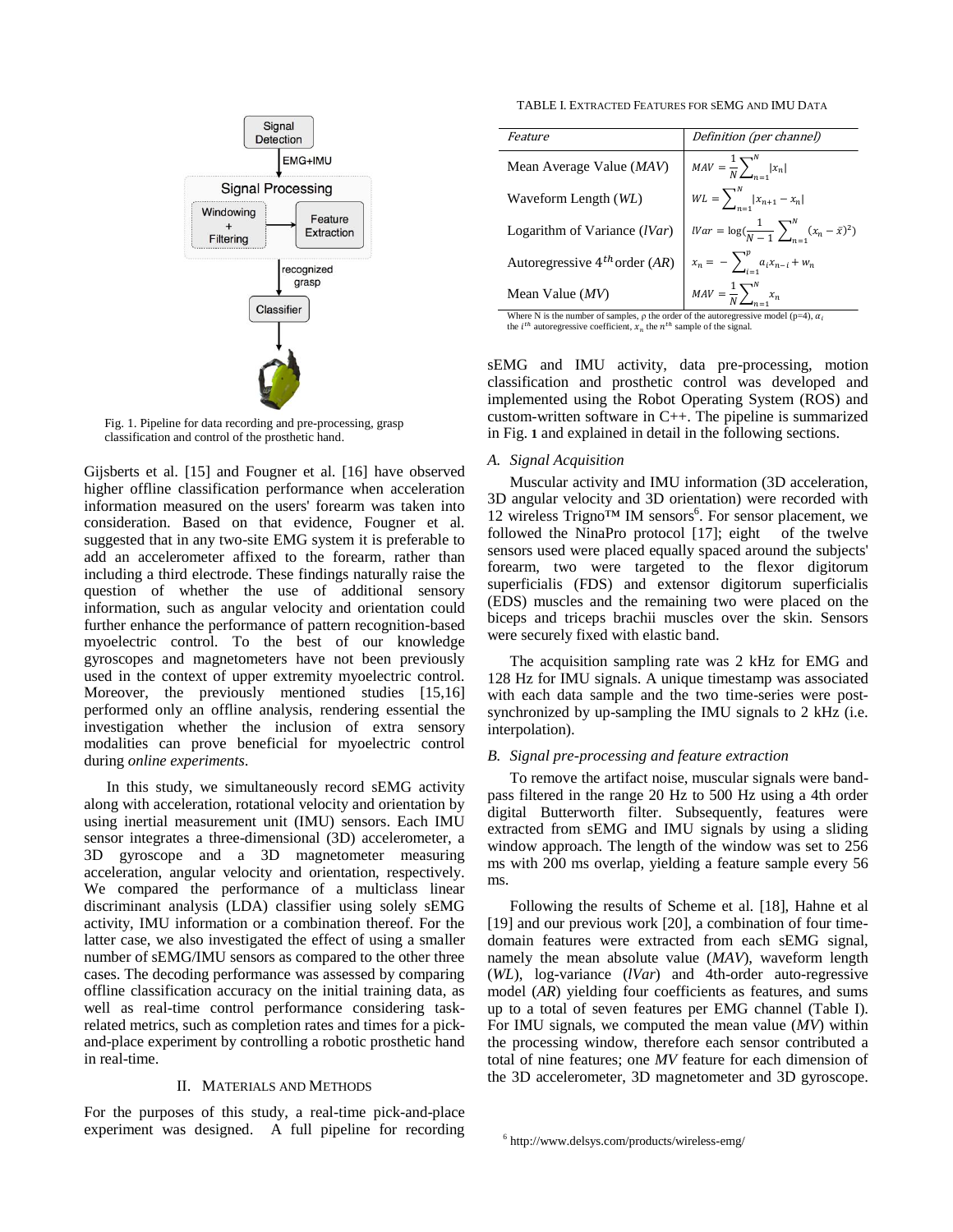

Fig. 3. Twelve electrodes were placed on the subject's forearm and securely fixed with an elastic bandage. The subject's fingers were constrained with bandage as well and the prosthetic forearm was mounted on the hand using a specially designed socket for this purpose.

<span id="page-3-0"></span>TABLE II. DECODING CONDITIONS FOR ONLINE MYOELECTRIC CONTROL EXPERIMENT

| Condition | <b>Sensory Input</b> | Number<br>οf<br>sensors | <i>Input feature</i><br>dimensionality |
|-----------|----------------------|-------------------------|----------------------------------------|
|           | sEMG & IMU           | 12                      | 192                                    |
|           | <b>sEMG</b>          | 12                      | 84                                     |
| 3         | IMU                  | 12                      | 108                                    |
|           | sEMG & IMU           | 4-6                     | 48-96                                  |

All features were mean subtracted and normalized to unit standard deviation.

The dimensionality of the feature space was defined by the input modality and the amount of sensors used in each condition (Section 2C). For instance, in the case of using solely IMU information from all 12 sensors, the input feature vector was 108-dimensional (9 features/channel  $\times$  12 channels).

## *C. Classifier*

To build a mapping from sEMG/IMU activity to grasp types a multi-class linear discriminant analysis (LDA) classifier was implemented. Some of the advantages of using an LDA classifier are its computational simplicity and, perhaps more importantly, its probabilistic nature. At each step, the classifier estimates a multinomial distribution over the predicted motion. The class with the highest posterior probability is then predicted and the uncertainty about the prediction is encoded in the posterior probability distribution. The number of decoded classes in our experiment was  $k = 6$ (see Section 2D).

Four classifiers were trained and tested in each experimental session, which corresponded to four distinct decoding schemes according to the input modality/modalities and number of sensors used in each case. The four conditions are summarized in Table II.



Fig. 2. Experimental environment. The three objects; the bottle, the card and the CD (numbered '1', '2' and '3' respectively) are moved from their original position to the 'X' spot and the trial finishes

<span id="page-3-1"></span>For condition 4, a subset of sensors was identified via a greedy sensor selection algorithm and used for the prediction. The method was developed by extending the classic sequential forward feature selection algorithm [21]. Briefly, the algorithm was initialized with an empty sensor set and a pool of available sensors that included all 12 electrodes. In each iteration, the sensor which yielded the highest classification accuracy was added to the set and removed from the pool of available sensors. This procedure was repeated until all sensors were added to the set, and thus provided a ranking for all 12 electrodes. The number of selected sensors was defined by using the "elbow method", that is by choosing the first *n* sensors such that the inclusion of additional ones would yield an accuracy improvement of less than  $0.1\%$ . The number of sensors, *n*, in our experiments was always in the range 4-6. This procedure was performed during training only. At execution time, only the input signals (both sEMG and IMU) from the selected sensors were used for decoding.

## *D. Experimental Protocol*

Eight able-bodied male subjects participated in the study. All subjects were right-handed and had no known neurological problem. Each subject participated in a single experiment that lasted on average 1.5 hours. Prior to the experimental sessions, the subjects were asked to sign an informed consent participation form. All experiments were approved by the local Ethics Committee of the School of Informatics, University of Edinburgh.

Following sEMG/IMU sensor placement (Section 2A), the subjects' fingers were constrained in a fist formation by using elastic bandage and, finally, a prosthetic hand was mounted on the subject's forearms by using a custom made socket for this purpose. For this experiment, we used the Touch Bionics Robo-limb prosthetic hand which offers the potential of individual control of 6 degrees-of-freedom (DOFs); flexion/extension of the five fingers and thumb rotation. The hand was operated by a laptop via a CAN bus connection. The full setup including the sEMG/IMU sensors and the prosthetic hand mounted on a subject's forearm is shown i[n Fig. 3.](#page-3-0)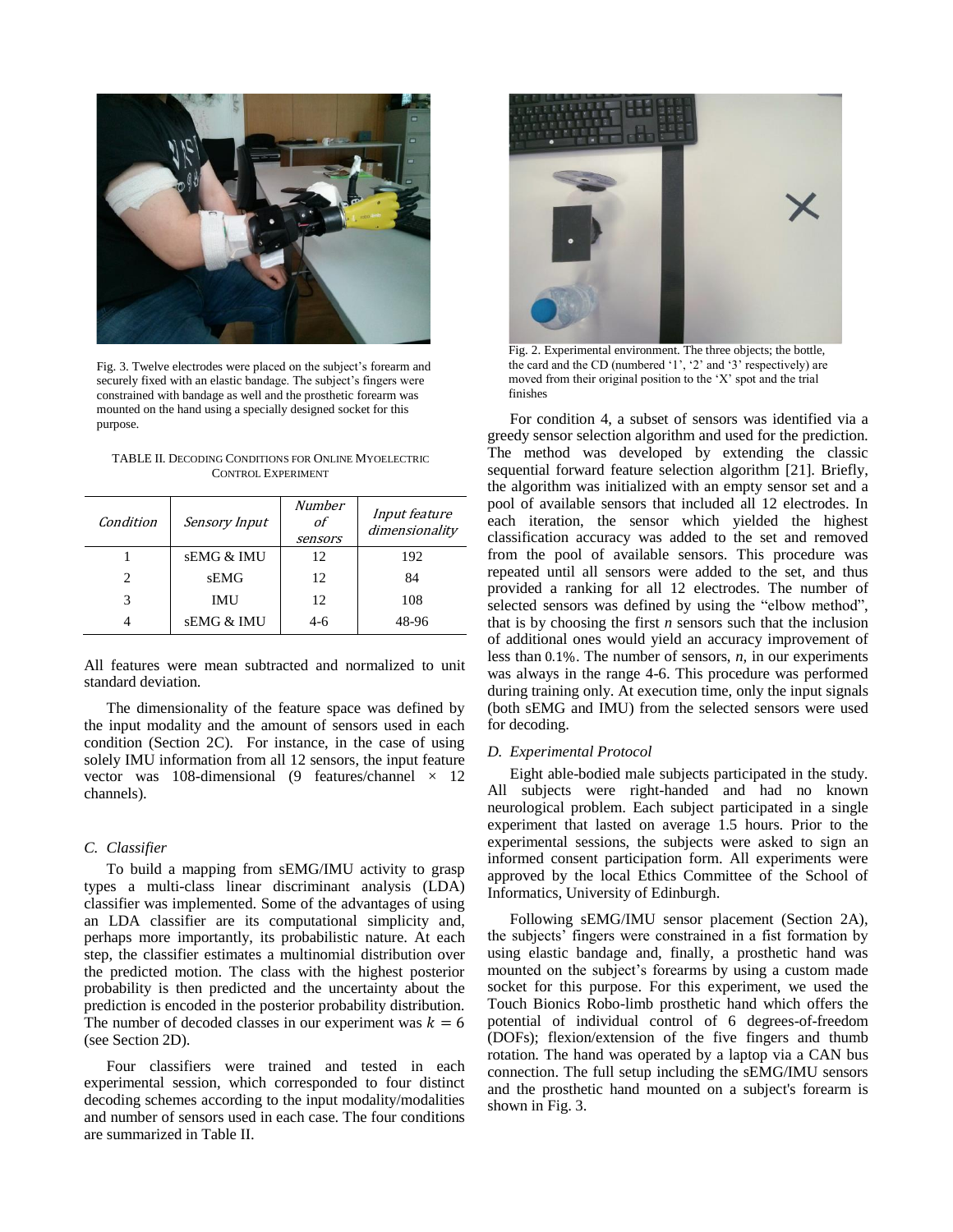TABLE III. OBJECTS USED IN EXPERIMENTS AND CORRESPONDING **GRIPS** 

| Class | <i>Object</i> | Grip        |
|-------|---------------|-------------|
|       |               | Rest pose   |
|       | <b>Bottle</b> | Cylindrical |
| 2     | Card          | Lateral     |
| 3     | CD            | Tripod      |
| 4     | Keyboard key  | Index point |
| 5     |               | pen pose    |

The experimental environment is depicted in [Fig. 2.](#page-3-1)  Participants sat on a chair in front of a computer desk. They were asked to use the prosthetic hand to grasp the objects which were located on the desk and relocate them by 50 cm in the right direction. Each trial consisted of relocating three objects and finally pressing the "space" key on a computer keyboard. Each object was labeled with a unique number (1- 4) and was also associated with a specific grip type. The objects used in the experiment along with the corresponding grips are presented in Table III. The total number of classes predicted by the decoders was six, including four grips, the "open hand" motion and the "rest position". The latter class corresponded to keeping the joints of the prostheses fixed at their current angles (i.e. no action taken).

The experimental sessions consisted of three phases, a short preparatory phase, the training phase and, finally, the testing (i.e. real-time classification) phase.

### *1) Preparatory Phase*

As mentioned above, the participants' hands were constrained during the experiments to refrain participants from moving their fingers and in this way to mimic an amputee scenario as closely as possible. During the training phase, the participants were asked to perform imagery grasps of a series of objects by activating their muscles, though not being able to move their fingers. This activity might feel unnatural, thus a short preparatory phase consisting of two full trials was introduced to allow the subjects to familiarize with the experiment. During this stage no data were recorded.

## *2) Training Phase*

During the training phase, labeled training data were collected to be used for the supervised training of decoders. At this stage, subjects performed five consecutive trials of imagery movements whilst data were collected from the sEMG/IMU sensors. Participants were instructed to reach the objects with their right hand and apply forces as they would normally, should their hands not be constrained. - Simultaneously, they were asked to indicate the executed movement (class 1-5 in Table III) by pressing the corresponding number on a computer keyboard with their left hand. When no key was pressed (i.e. in between movements), the "rest pose" class was assumed. During the training phase, the prosthetic hand was switched off maintaining the rest position that is shown in [Fig. 3.](#page-3-0)

TABLE IV. AVERAGE OFFLINE CLASSIFICATION ACCURACY

| Condition                   | Sensory<br>Input      | Number of<br>sensors | Offline<br>classification<br>accuracy<br>(mean±std) |
|-----------------------------|-----------------------|----------------------|-----------------------------------------------------|
|                             | <b>sEMG &amp; IMU</b> | 12                   | $94.5 + 2.7$                                        |
| $\mathcal{D}_{\mathcal{L}}$ | sEMG                  | 12                   | $82.8 + 6.9$                                        |
| 3                           | IMU                   | 12                   | $92.8 + 3.8$                                        |
|                             | sEMG & IMU            | $4-6$                | $91 + 3.2$                                          |

## *3) Testing Phase*

During the testing phase, participants controlled the prosthetic hand by using sEMG and/or IMU signals. Participants performed five trials for each experimental condition, as explained in Section 2C and in Table II. All trials were initiated by a "Go" cue and finished when the "space" key was pressed on the computer keyboard. The time taken to accomplish each trial was measured by the experimenter and a trial was considered successful when it was accomplished within 60 sec. This amount of time was long enough to allow for the correction of a small number of misclassifications. As misclassification we consider a pregrasp which is not the intended one that corresponds to the object the subject wants to grasp (pregrasps that correspond to different objects are listed in Table III).

The classifier yielded a grip prediction and a corresponding posterior probability every 56 ms. A classification prediction led to a control action only when the posterior probability of the most probable class exceeded a pre-defined threshold. The threshold was set empirically to  $\theta = 0.995$ . The controller was implemented as a state machine, which means that a new action was taken only when the execution of the previous action was over. When the performed pregrasp was different to the intended one, participants were instructed to open the hand (class 5 of Table III) and try performing the movement again.

During the design of the experiment, care was taken into creating a process that would not favor one configuration over another. To account for the effect of the learning mechanisms that take place during real-time myoelectric control [22], the decoding condition order was counterbalanced across participants. The possible combinations of four conditions are 24, but we only had 8 subjects. Thus, we randomized the sequence of the conditions in every experiment in a controlled way, so as none of the previous sequence was repeated and every condition appeared exactly twice in the same position across all the experiments.

#### III. RESULTS

The performance of the four types of decoders examined in this study was evaluated in terms of offline classification accuracy on the collected training data, as well as in terms of completion rates and times in the real-time control experiment.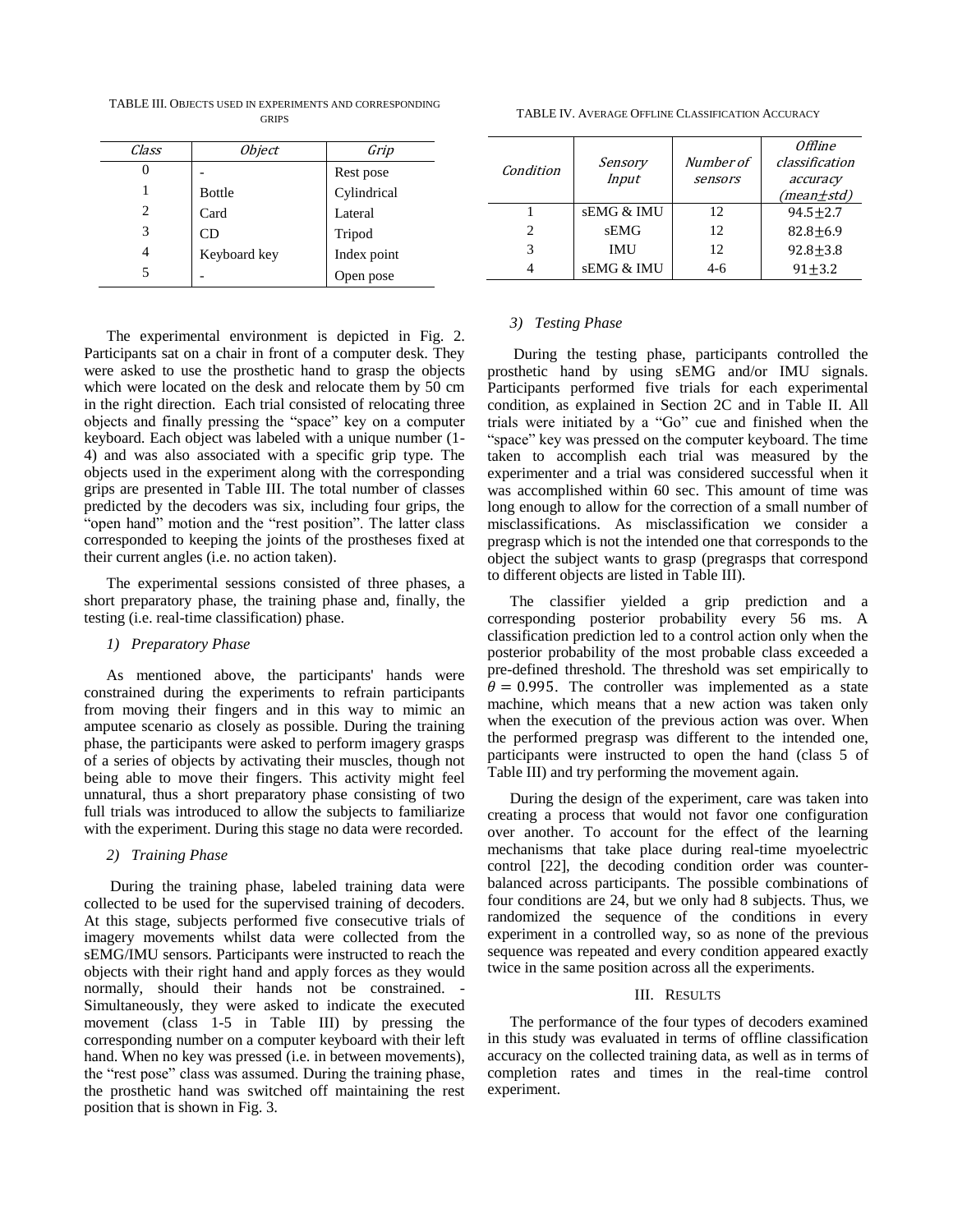

<span id="page-5-0"></span>Fig. 4. *Top*: completion rates (mean + s.e.). *Bottom*: summary quartile plots of completion times. Straight lines, medians; open circles, means; solid boxes, interquartile ranges; whiskers, overall ranges of non-outlier data; solid circles, outliers.

## *A. Offline Evaluation*

The mean classification accuracies of all four conditions averaged across participants are presented in Table IV. The classification accuracy metric is defined as the ratio of correct predictions over the total number of classified instances.

The decoder that incorporated both sEMG and IMU information from all 12 electrodes (condition 1) achieved the highest training offline decoding accuracy, followed by the decoder that only used IMU information (condition 3). The decoder that combined sEMG and IMU information from a reduced number of sensors (condition 4) achieved slightly lower average classification accuracy outperforming the sEMG-only based classifier (condition 2).

## *B. Real-Time Control Evaluation*

To assess online myoelectric performance we employed two task-related metrics widely used in the literature [23, 24], namely the completion rate (CR) and completion time (CT). The completion rate is defined as the percentage of successful trials, whereas completion time refers to the time required to accomplish a successful trial.

Mean completion rates and times for all conditions are presented in [Fig. 4.](#page-5-0) In line with offline decoding results, the highest performance was achieved by the decoder that incorporated sEMG and IMU information from all available sensors. Nevertheless, contrary to the trend observed for offline classification accuracy, the next best performance was achieved by the decoder that combined sEMG and IMU information from a selected subset of sensors. This was achieved using on average 5.38±0.92 (mean±std) selected sensors across participants, which corresponds to less than half of the initial number of sensors.

The EMG-only condition performs faster than the IMUonly condition, but presents a lower success rate than the latter. This indicates that subjects were more successful to accomplish the tasks using information only from IMU compared to the EMG-only condition, but the tasks took on average more time to complete than those using only EMG information.

## *C. Discussion of Results*

The current study sought to investigate whether myoelectric prosthetic control could benefit from the inclusion of IMU information measured by accelerometers, gyroscopes and magnetometers placed on the users' forearm. Our work was motivated by previous studies that reported increased offline classification accuracy when accelerometry information was incorporated in the decoding process [15, 16]. Nevertheless, these studies did not validate such findings with online myoelectric control experiments. Furthermore, information from gyroscopes and magnetometers has not been previously employed in upper limb pattern recognitionbased myoelectric control.

We hypothesized that by including extra sensory information recorded with IMUs the real-time performance of the prosthetic hand would improve. This hypothesis was supported by the results of both offline analysis and the online experiments. Interestingly, when sEMG information was completely discarded and only IMU features were considered, the average completion rate was 79%, which was slightly higher than the case where solely EMG information was used (70% completion rate). It is worth noting, however, that the completion times were higher on average in the former case (Fig. 4). The significance of including additional sensory information might become more obvious when we consider the results for condition 4, where sEMG and IMU information were combined but a considerably smaller number of sensors was used. These decoders consistently outperformed solely sEMG-based decoders, even though the number of sensors in the former case was reduced to less than half. This finding is extremely important from a clinical perspective, since in real-life applications it is essential to use a minimal number of sensors.

In accordance with previous studies [23, 25], we observed that the results obtained via purely offline analysis do not necessarily correlate with the results extracted from online experiments. For instance, by looking at offline classification accuracies (Table IV), it seems that condition 2 (inclusion of IMU information only) achieves the second highest performance only preceded by condition 1. Nevertheless, this pattern was not observed for the online experiment where condition 2 yielded the largest completion times. The main reason behind such discrepancy might lie in the different evaluation metrics used in each case, that is classification accuracy for offline analysis as opposed to task-specific metrics (e.g. completion rates and times) for online experiments. Therefore the use of different metrics in the two cases renders such direct comparisons invalid. Additionally it has been demonstrated that differences between offline and online performance can be also due to the presence of visual feedback in the latter paradigm [26].

## IV. CONCLUSION

In this study, we investigated the potential benefit of using novel sensory modalities for real-time myoelectric control. We provide evidence that the inclusion of acceleration,